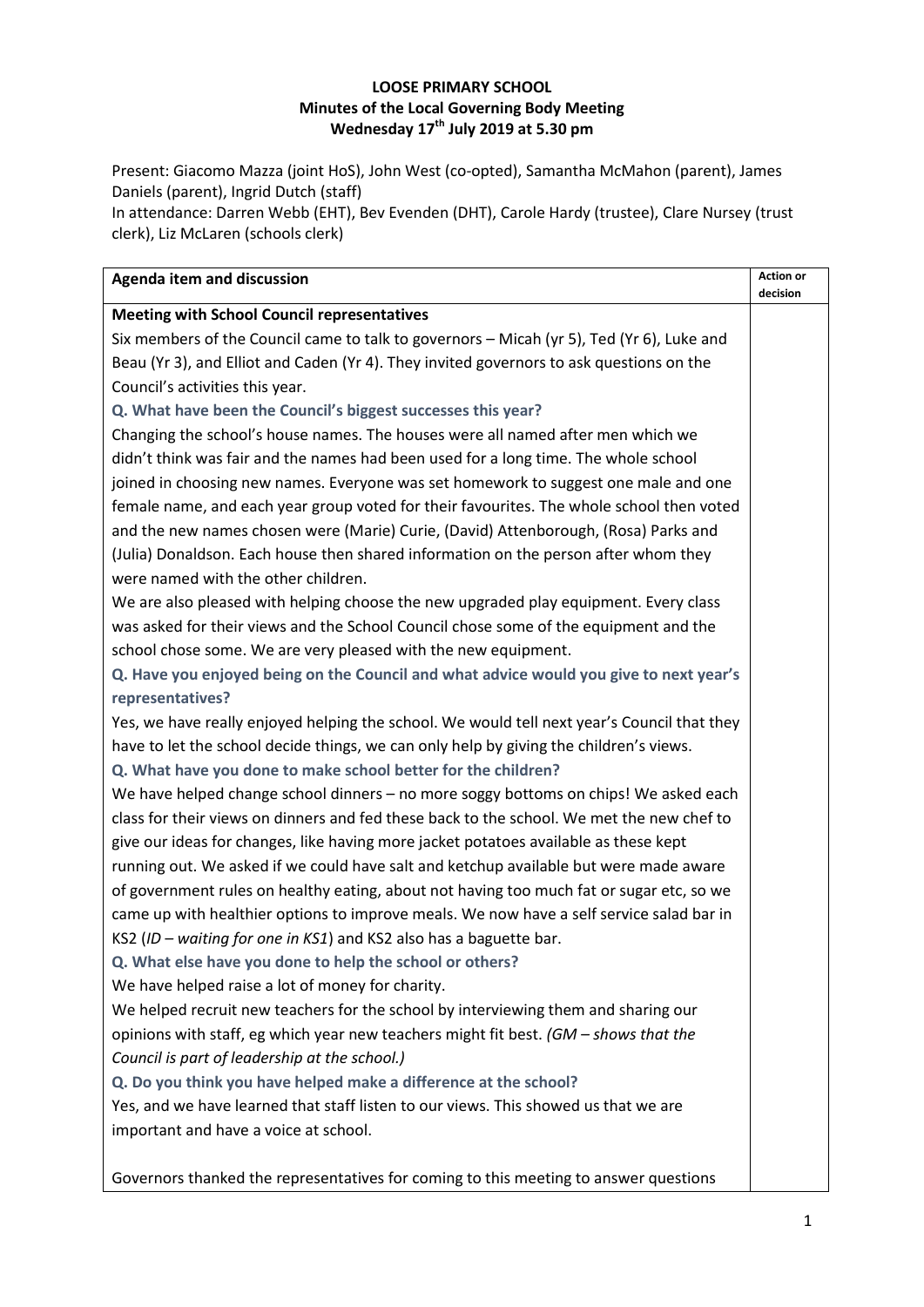| and for being such fine ambassadors for the school.                                                                                           |  |
|-----------------------------------------------------------------------------------------------------------------------------------------------|--|
| <b>1 Welcome and introductions</b>                                                                                                            |  |
| 1.1 CH thanked governors for attending this meeting and reminded them that, following                                                         |  |
| Peggy Murphy's move to CPS as CoG, she would be acting as interim CoG without a vote                                                          |  |
| until a new CoG was ready to assume the role.                                                                                                 |  |
| 1.2 CH introduced Liz McLaren who would be clerking all 3 LGBs next year, and governors                                                       |  |
| introduced themselves and explained their roles.                                                                                              |  |
| 2 Apologies for absence                                                                                                                       |  |
| Received and accepted from Anita Makey (joint HoS - personal commitment). No                                                                  |  |
| apologies received from Alan Chell (co-opted). The meeting was quorate with 5 of 6                                                            |  |
| governors in post present.                                                                                                                    |  |
| <b>3 Declaration of Business Interests</b>                                                                                                    |  |
| There were no new interests to declare.                                                                                                       |  |
| 4 Minutes of the last meeting (15 <sup>th</sup> May 2019)                                                                                     |  |
| 4.1 Minutes, including the annex, were agreed as an accurate record and signed by JW on                                                       |  |
| behalf of governors.                                                                                                                          |  |
| 4.2 There were no matters arising not included on the agenda tonight.                                                                         |  |
| <b>5 Update on Trust matters</b>                                                                                                              |  |
| 5.1 Governors had received minutes of the last Trust board meeting and had no questions                                                       |  |
| to ask.                                                                                                                                       |  |
| 5.2 The Partnership and Development document had been circulated as agreed at the last                                                        |  |
| meeting. EWT advised this had recently been tweaked following a stipulation in the St                                                         |  |
| Katherine's academy order that no more than 2 LGB CoGs could sit on the Trust Board in                                                        |  |
| case this limited the spread of skills available on the TB. LGB involvement was a big part of                                                 |  |
| the trust's ethos and the TB was now giving consideration to how this could be preserved                                                      |  |
| going forwards.                                                                                                                               |  |
| 5.3 The meeting discussed:                                                                                                                    |  |
| The possibility of CoGs rotating as trustees, although this might be difficult as<br>٠<br>trustee names had to be notified to Companies House |  |
| The possibility of extending the committee structure, eg to establish a Chairs'                                                               |  |
| group to meet before TB meetings                                                                                                              |  |
| The possibility of the 3 <sup>rd</sup> CoG attending TB meetings as an associate (though not<br>practical if the trust grows further).        |  |
| 5.4 The meeting agreed that a system was needed which provided every LGB with                                                                 |  |
| assurance that their views would be represented to the TB, but that whatever was decided                                                      |  |
| had to be future proofed to avoid further change as the trust grows. CH confirmed that                                                        |  |
| the TB would discuss options at their next meeting.                                                                                           |  |
| 5.5 There were no other trust matters to discuss and governors suggested no matters to                                                        |  |
| be raised at the next TB meeting.                                                                                                             |  |
| <b>6 Trust policies</b>                                                                                                                       |  |
| 6.1 Governors noted that the following policy had been approved at the last Trust Board                                                       |  |
| meeting and was now posted on CPP website                                                                                                     |  |
| Equalities objectives                                                                                                                         |  |
| https://www.coppiceprimarypartnership.kent.sch.uk/page/?title=Key+Documents&pid=15                                                            |  |
| 6.2 Governors were advised that the following internal policies had been approved at the                                                      |  |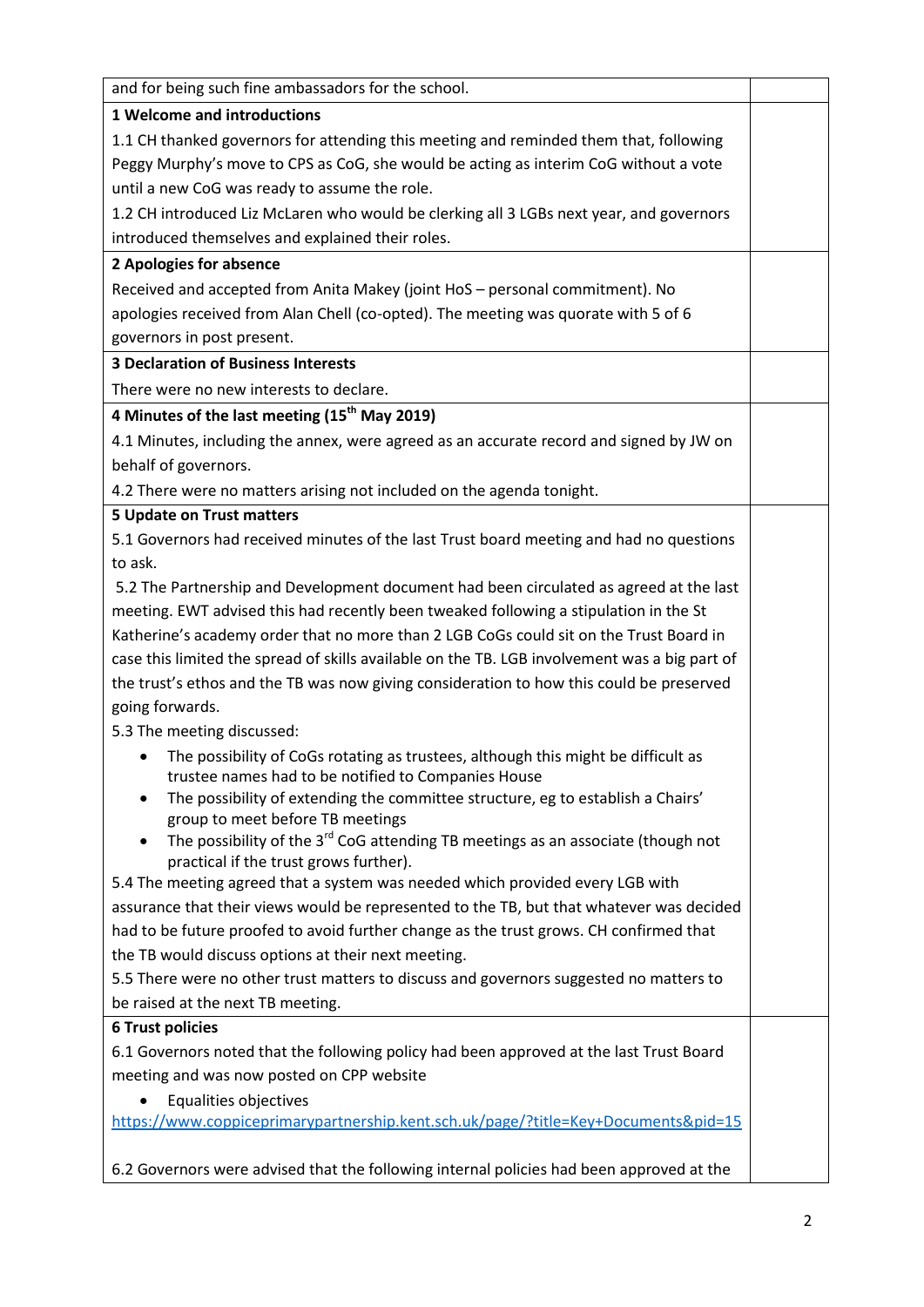last Trust Board and were available on request

- Finance policy
- Disclosures in school

# **7 School strategic matters**

## *Head of School report*

7.1 Governors had received the written report and GM invited questions and drew attention to the following:

*a) Staffing*

- Year 3 teacher has unfortunately left the school midterm cover in place from existing Yr 5 and 6 teachers
- Site manager now in post and site team line management all agreed. New site manager working at a fast pace. All important issues addressed and other issues which had perhaps slipped while the post was unfilled have been picked up and will be addressed over summer and in next year's programme of work
- Staffing for next year recent recruitment has been very successful and there will be a strong team in place at the school next year. Induction process has been reviewed so that all new teachers are aware of the school's high expectations. Completely new team in place for EY next year. School will be fully staffed, possibly except for 1 TA (just resigned)
- Further discussion regarding staffing is in the confidential annex

**Q. How will leaders ensure the right teacher is allocated to the right class/year group?** GM – learning walks from day 1 will monitor this. All staff will attend a "conditions for learning" session at the start of the year as part of the revamped induction process, and all staff will have access to development opportunities from the start of the year. Support will be put in place where needed, including directing staff towards specific sessions in the Outstanding Teacher Programme (OTP). Governors should be assured that swift action will be taken where needed.

**Q. Are leaders happy with the range of strengths in each year group for next year?** GM – yes, very pleased. Has been the subject of much discussion and careful thought (staffing structure circulated is version no 13). School has benefited from the decision to recruit early.

# *b) Appraisal*

All midyear teacher appraisals had been completed and documentation had been reviewed to reflect the new Ofsted framework with the emphasis on curriculum not data next year. JD confirmed that the appraisal cycle for support staff had been discussed during the governor monitoring visit – item in annex for governors.

**Q. How would the school quantify whether targets were met when less data was available?**

GM – Progress would still be quantified but discussions would not be so data driven and would instead focus on T&L. Pupil progress meetings would still involve target setting for children.

**Q. How would staff prove they had had positive impact without so much data?** GM – everyone was aware of the need to evidence impact; some data would still be available as would results of observations etc.

*c) CPD*

- Mark Burns had run a 3<sup>rd</sup> day of training for leaders and this had proved very helpful
- The OTP continued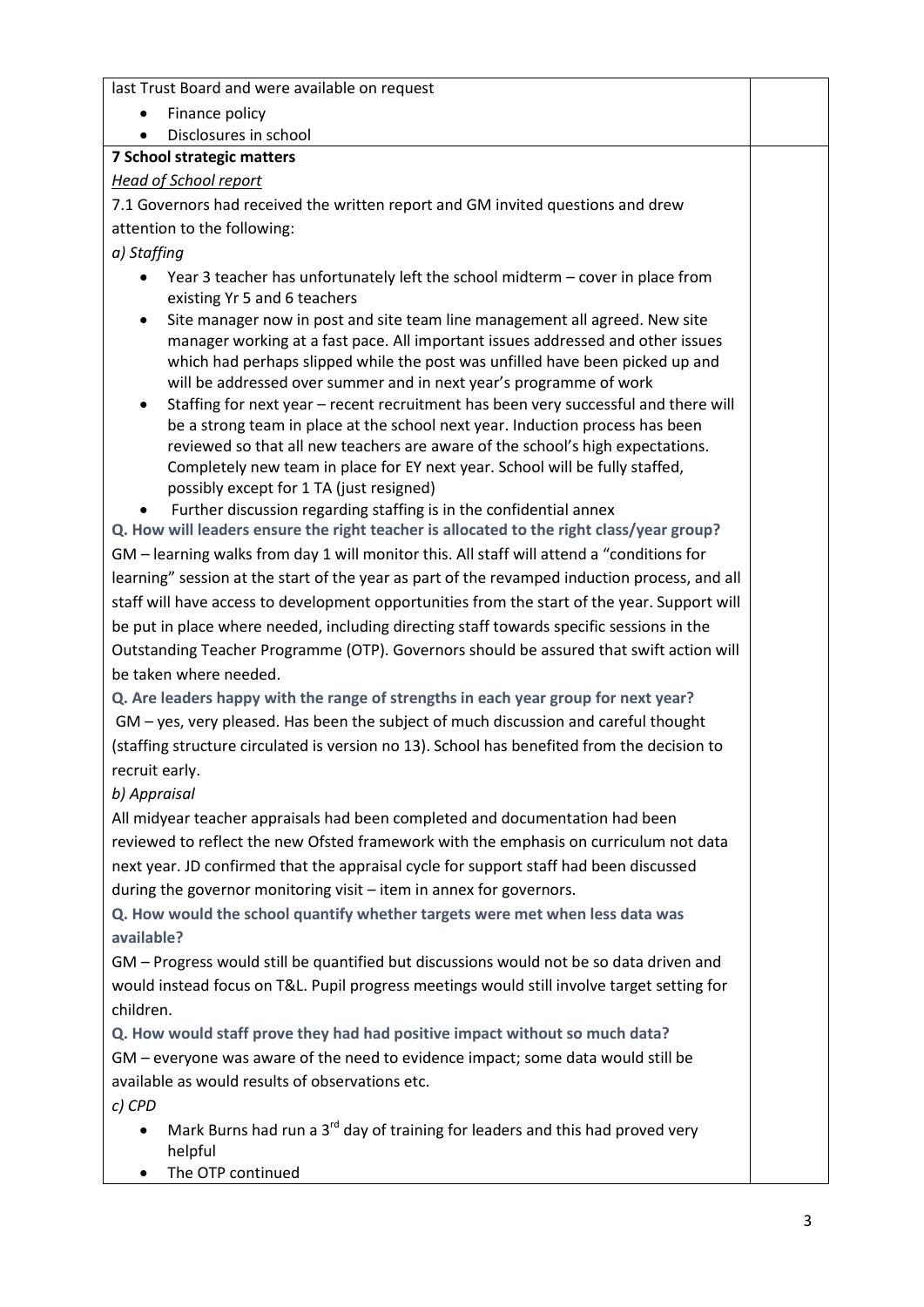- The "Teach meet" had been very positive
- Pete White had provided some free leadership coaching sessions

#### *d) T&L*

- Targeted support was in place where necessary
- Additional support had been put in place in YR, which would have new teachers and a new leader next year
- Both the Schools Direct trainee and the NQT had successfully passed the year (NQT staying on next year)

## *e) Outcomes KS2*

- Overall the school was happy with attainment though SATs results (provisional) were slightly below predictions: Reading 87%, Writing 80%, Maths 83%, Combined 73%
- Progress measures would prompt some thought: Writing would be positive, Maths would possibly just fall into negative (an improvement on last year), Reading would be negative, perhaps not significantly so and an improvement on last year but not where the school wanted to be
- Reading had been a focus this year, with a huge amount of work taking place and a new approach to the teaching of Reading. Guided reading books showed evidence of improvement but it would take time for results to feed through the school

**Q. Did results show that the investment in Maths this year had paid off?**

The group of children involved have improved which will have influenced the progress measure.

The progress measure for Maths would show a huge improvement, from significantly negative last year to around 0 this year.

**Q. How would the school ensure that teachers hit the ground running in the new year?** OTP sessions would have a focus on Reading, and Branwen Tayler (T&L lead) would focus on this area.

**Q. What targets would be set for Reading and how could the school ensure there were no surprises in next year's results?**

Key Performance Indicators have been agreed for next year. Although testing would reduce there would still be assessment in the spring term as the starting point for work in Year 6. The current Year 5s had taken the latest test this year and the school had learned from this – the paper was in a slightly different style, with more precise language, and this would be built into teaching. In depth pupil progress meetings would be held in autumn and these would inform monitoring - Ofsted would no longer wish to see in year data so progress in books would be key to proving that the children were making progress. Leaders believed they had got the balance right this year – the children had enjoyed a broad and balanced curriculum alongside core subjects (in which they could be "hot housed" but this was not the school's ethos), and leaders were confident that changes, including the new curriculum next year, would feed through.

**Q. Does the school believe it has the balance right between teaching of Maths and English?**

Both have been priorities this year, with a focus on increasing challenge in Maths. Year 6 teachers responded well and did all they could and, even with hindsight, the school would have done nothing different. On the whole staff are confident in teaching the subjects and where necessary support is put in place.

*f) Outcomes KS1*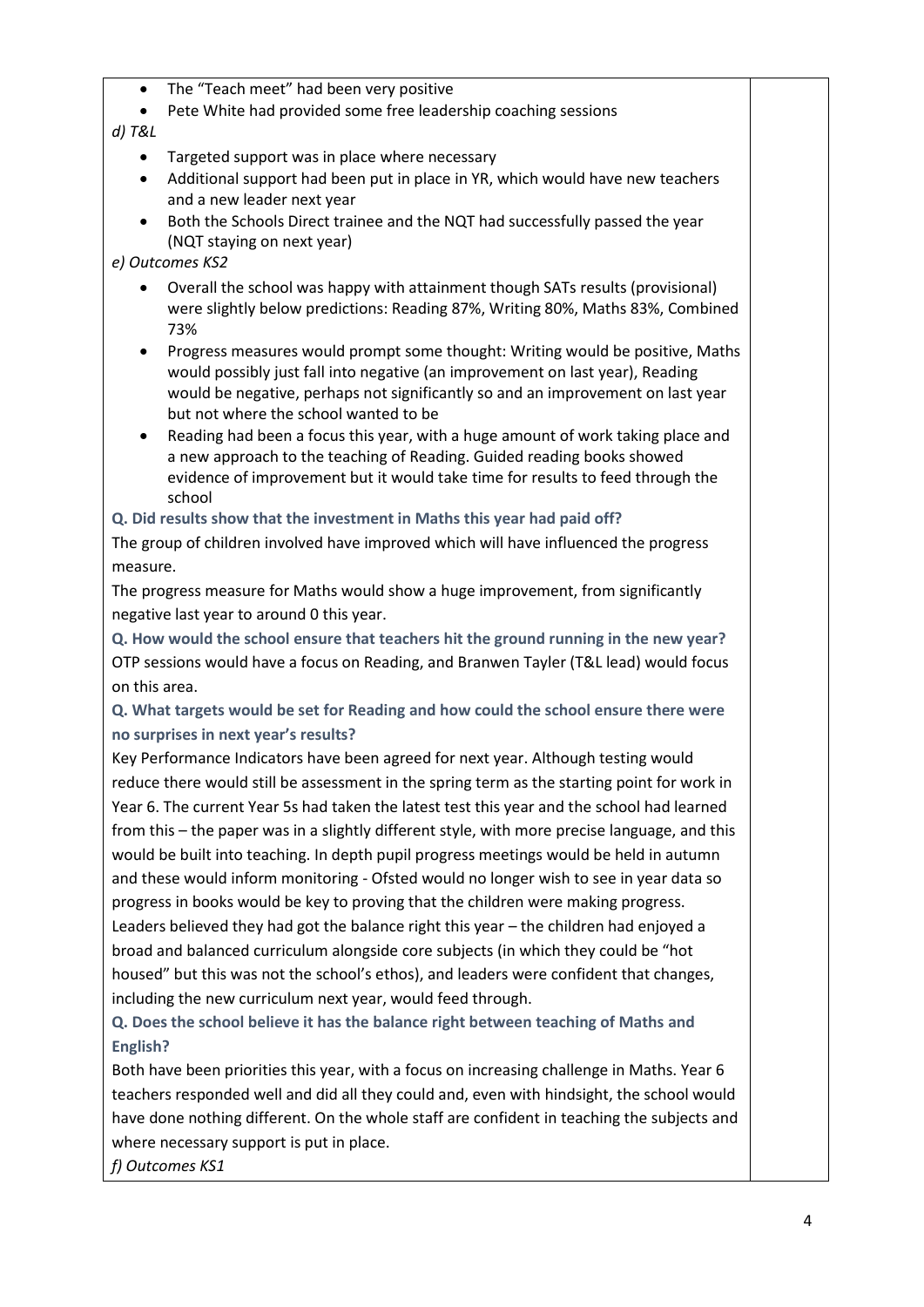| Although outcomes were below predictions, the school remained confident that<br>judgements were accurate.           |                  |
|---------------------------------------------------------------------------------------------------------------------|------------------|
| Phonics test result 93%<br>$\bullet$                                                                                |                  |
| Yr 2 Phonics retakes $-5$ of 6 passed the test<br>$\bullet$                                                         |                  |
| EYFS 79% GLD (target 79%)<br>$\bullet$                                                                              |                  |
| g) Local collaborations                                                                                             |                  |
| At the last meeting LPS had asked that the group develop a challenge partner approach as                            |                  |
| this will be of greater benefit to LPS. If this does not happen, LPS will draw a line under the                     |                  |
| arrangement.                                                                                                        |                  |
| h) Admissions                                                                                                       |                  |
| There would be 5 sets of twins in YR in September and around 2/3 of new entrants would                              |                  |
| be siblings, the highest number ever at the school.                                                                 |                  |
| i) Attendance                                                                                                       |                  |
| The school was very pleased with the attendance rate (% above national) with thanks                                 |                  |
| given to ID for her hard work as FCM. The system had been tightened this year with                                  |                  |
| penalty notices (28) issued for the first time.                                                                     |                  |
| j) Health & safety                                                                                                  |                  |
| The biggest concern was use of the new play equipment before and after the school day. A                            |                  |
| risk assessment was in place and clear messages had been given to parents and children                              |                  |
| via the newsletter, assemblies and talks to individual classes, but the problem persisted.                          |                  |
| The school would continue to issue regular reminders that children were their parents'                              |                  |
| responsibility before and after school.                                                                             |                  |
| k) Other matters                                                                                                    |                  |
| Moderation had agreed all judgements for YR and Yr 6; Yr 2 had had full<br>moderation with some judgements moved up |                  |
| The school had joined in a times tables pilot test this year. Although the test was<br>٠                            |                  |
| new to the children, scores had been broadly in line with others and provided a                                     |                  |
| baseline view. There was room to develop though and some good ideas had come                                        |                  |
| out of participation and would be incorporated in the SIP                                                           |                  |
| The recent sponsored walk had raised an amazing £6000, to be put towards ipads<br>٠                                 |                  |
| for the school                                                                                                      |                  |
| One item in annex for governors.                                                                                    |                  |
| Impact statement and Strategic document                                                                             |                  |
| 7.2 Governors had no questions to ask on either document.                                                           |                  |
| 7.3 BE noted an amendment was needed to the data table in the Impact statement - she                                |                  |
| would mail correct figures.                                                                                         |                  |
| 7.4 GM confirmed that the curriculum was the biggest focus from September, as shown in                              | <b>Action BE</b> |
| the Strategic document, and staff were pleased with what had been put in place.                                     |                  |
| <b>8 Feedback from reviews</b>                                                                                      |                  |
| 8.1 Governors had received the T6 internal report/compliance check. HoS advised this had                            |                  |
| raised no surprises and several matters had already been identified by the new site                                 |                  |
| manager, whose background in fire safety was proving extremely useful. The next internal                            |                  |
| review report would include an update on action taken - see annex for governors.                                    |                  |
| 8.2 Governors had received the report following LEAF's (based at Five Acre Wood School)                             |                  |
| review of SEND at the school. GM advised that LEAF would be providing final feedback this                           |                  |
| wook but the review had been comprehensive and supportive JEAE had noted many                                       |                  |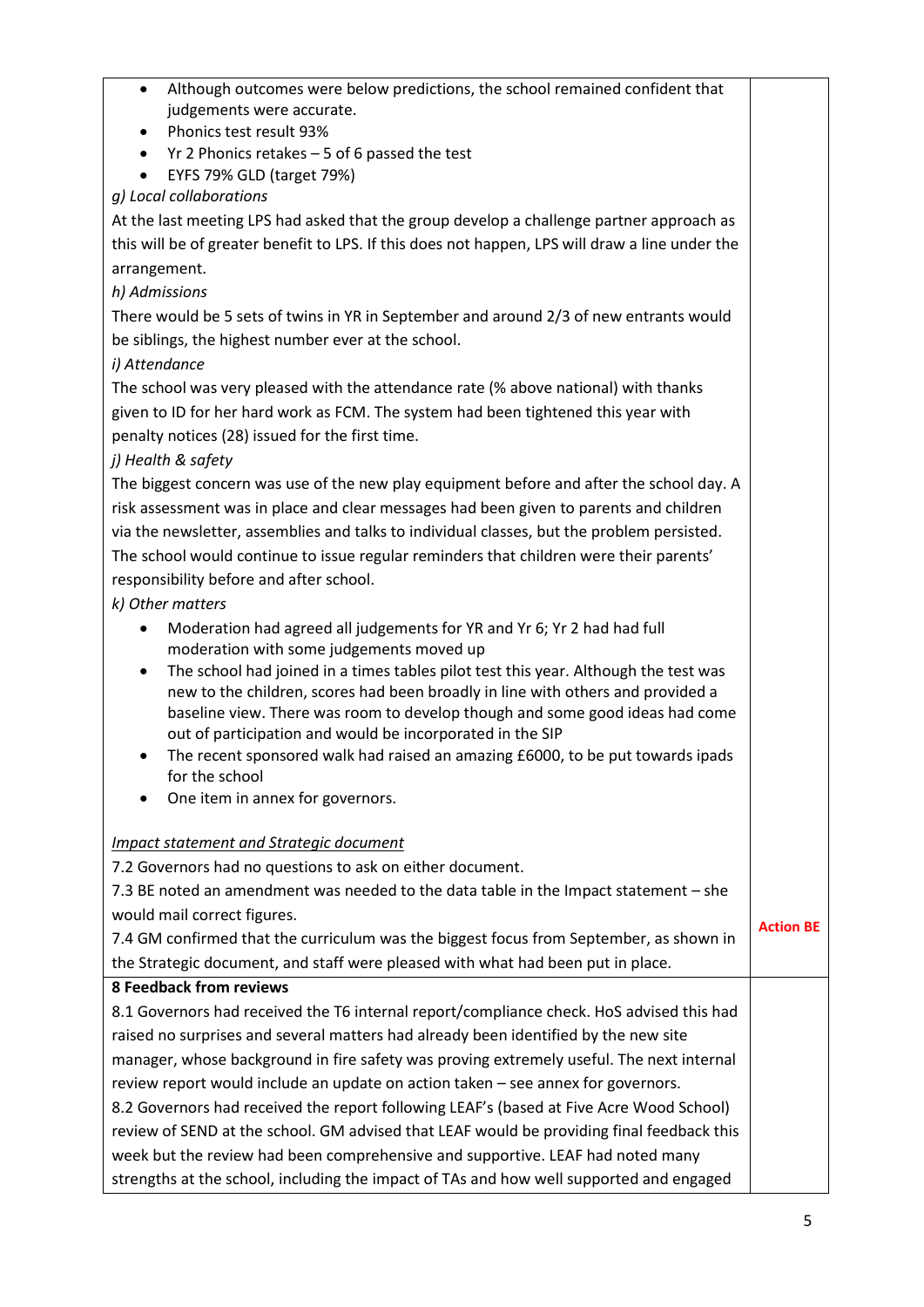| the children were, but had also identified some areas for development. Leaders were now    |  |
|--------------------------------------------------------------------------------------------|--|
| considering how to take these forward and key actions agreed would be reported to          |  |
| governors next term. BE advised that discussions about how to record progress of children  |  |
| working below their age group had been particularly interesting and this would be          |  |
| followed up with LEAF.                                                                     |  |
| Q. What evaluation of TA support had been undertaken at the school?                        |  |
| EHT - some action research had been undertaken and results applied across the trust,       |  |
| with a new approach to TA deployment reflected in staffing structures for September.       |  |
| Q. Would the school seek closer links with FAW regarding TAs?                              |  |
| GM - communication and collaboration with FAW was already very good, and the school        |  |
| planned to explore this in the continuing professional dialogue.                           |  |
| 9 School statutory documents                                                               |  |
| 9.1 Governors received and approved for publication the updated:                           |  |
| Inclusion and SEND offer and statement                                                     |  |
| Sports Premium statement                                                                   |  |
| 9.2 HoS advised the Sports Premium statement would be updated next year to include the     |  |
| impact of spending on the new play equipment which was already being well used.            |  |
| 10 Budget matters                                                                          |  |
| 10.1 Governors had received school budget monitoring data (May 19) and the 19/20 draft     |  |
| school budget and 3 year plan.                                                             |  |
| 10.2 HoS advised that the most recent quarterly budget monitoring data (p/e June 19)       |  |
| showed a healthy forecast revenue rollover of £106k (up £2k on the last period). The       |  |
| capital budget had been fully spent this year and this needed to continue as some areas of |  |
| the school were looking tired (in need of new furniture, carpets etc). Work had been       |  |
| prioritised and some would take place over summer.                                         |  |
| 10.3 JD (finance monitoring governor) confirmed he had studied draft budget plans with     |  |
| Clare Hancock (finance officer) and had identified no problems.                            |  |
| 10.4 EHT reminded governors that next year the school would continue to contribute to      |  |
| CPS's budget. This would be the second year of contributing and LPS governors should       |  |
| monitor closely whether this was having impact at LPS. Obviously the goal was for CPS to   |  |
| be self sufficient and it was hoped this would happen in the next 2 years but it depended  |  |
| on increases in the CPS roll - population in the area was increasing and YR and 3 other    |  |
| year groups were full next year but there remained gaps in other years. The trust was      |  |
| expanding next year, and there would be no need to support SKPS financially in 19/20. The  |  |
| TB would keep the situation under review and it was important that LPS governors           |  |
| challenged TB decisions if they felt this necessary.                                       |  |
| 10.5 Governors agreed that this would be important if it transpired that things were not   |  |
| being done at LPS because the budget could not afford them due to the contribution to      |  |
| CPS. EHT assured governors that this was not the case at present. Results showed strong    |  |
| outcomes (LPS remained the strongest of the 3 schools) and the school would ensure         |  |
| these were maintained and not compromised by support given elsewhere.                      |  |
| <b>11 Premises</b>                                                                         |  |
| There were no significant matters to report.                                               |  |
| 12 Health and Safety                                                                       |  |
| 12.1 There were no matters to report other than those covered in the H&S monitoring        |  |
| report (item 13 below).                                                                    |  |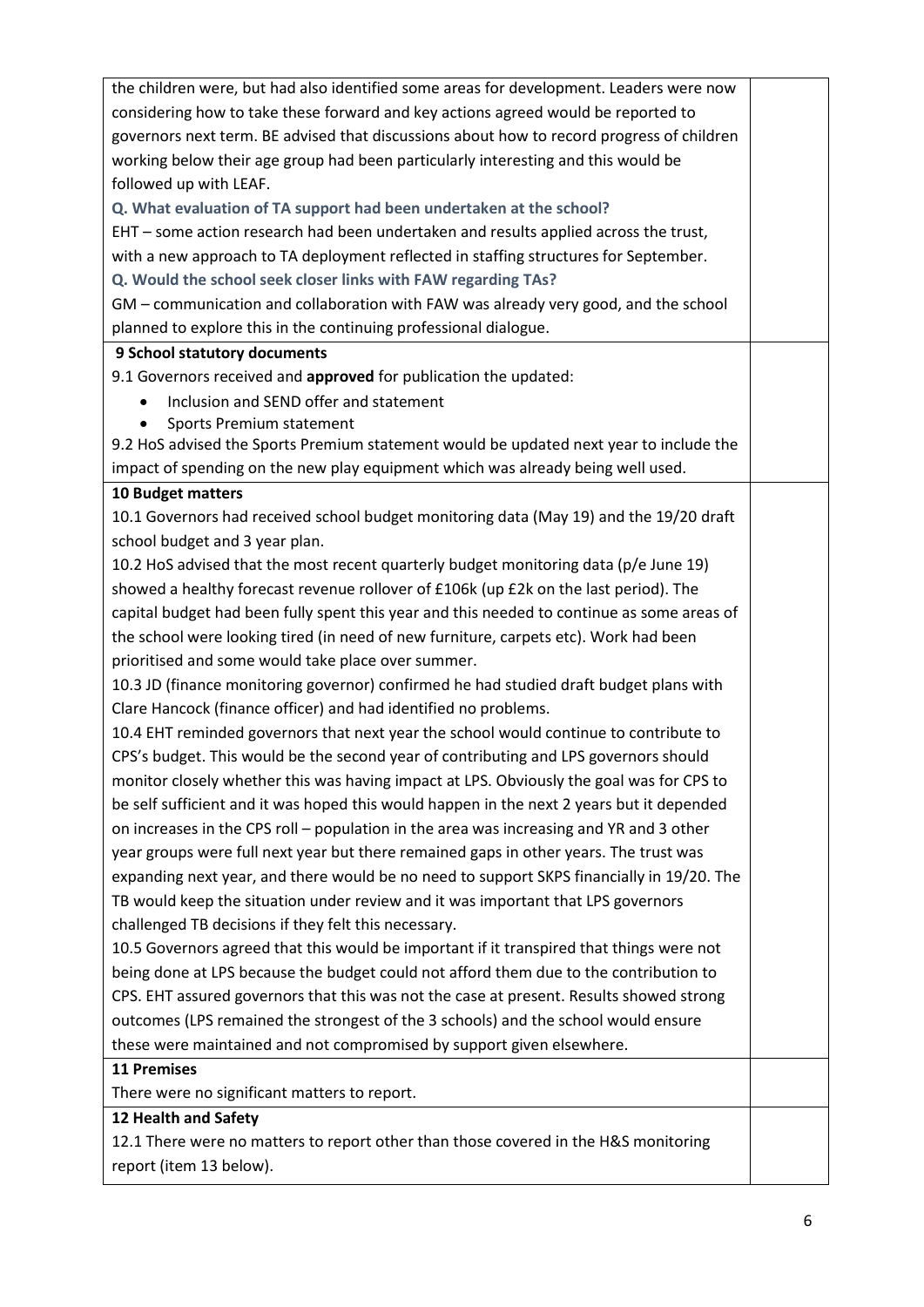| 12.2 Following a query at a previous meeting regarding H&S during holiday times (front       |                    |
|----------------------------------------------------------------------------------------------|--------------------|
| gates left open for deliveries while the holiday play scheme was running), HoS and EHT       |                    |
| confirmed that robust risk assessments were in place, including for the holiday play         |                    |
| scheme itself, and the conclusion was that the likely cost of any changes to the entry       |                    |
| system would be disproportionate to the low risk involved in leaving gates open. All staff   |                    |
| were aware of procedures in place.                                                           |                    |
| 12.3 Governors agreed that the expense would be hard to justify when the risk was so low     |                    |
| and SM advised that, as a parent using the holiday scheme, she had no concerns with          |                    |
|                                                                                              |                    |
| current arrangements.                                                                        |                    |
| 12.4 EHT assured governors that the issue would be revisited if there was any future need    |                    |
| (feedback or incident), and that he was not aware of any issues at a similarly organised     |                    |
| scheme elsewhere. It would though be prudent for governors to check the risk assessment      | <b>ACTION - ID</b> |
| and ID agreed to do this and report back at the next meeting.                                |                    |
| 13 Governor monitoring visits                                                                |                    |
| 13.1 Reports had been circulated for Welfare and Leadership in advance of the meeting.       |                    |
| The Standards report had only been circulated today. JD confirmed that the quarterly         |                    |
| budget monitoring had taken place only recently so no report was provided but there was      |                    |
| in any case no significant feedback to give (see 10.3 above).                                |                    |
| 13.2 CH had noted that monitoring reports across the trust were very detailed and while      |                    |
| she very much appreciated the time and effort governors put into monitoring, she was         |                    |
| concerned that reports strayed into operational territory, eg H&S matters. She reminded      |                    |
| governors that their role was strategic, and that monitoring visits provided opportunity to  |                    |
| challenge leaders on priorities and progress on those priorities based on the school         |                    |
| strategic document. JW responded that the H&S report had been written from a business        |                    |
| perspective - what would he (and fellow governors) want to know about a business,            |                    |
| including planned or suggested follow up action on any problems identified. He agreed        |                    |
| though that it was sometimes difficult to identify where the governor role started and       |                    |
| ended, for example he had included comment on the reaction of the children during SATs       |                    |
| in the report as he believed their respect for their peers reflected an aspect of "welfare". |                    |
| 13.3 CH suggested that greater flexibility on monitoring might be introduced next year.      |                    |
| Governors across the trust had done extremely well in the first year of the trust's          |                    |
| operation, and going forwards it might sometimes be as effective for LPS governors to        |                    |
| carry out monitoring via phone call or email, rather than by an additional visit (EHT        |                    |
| confirmed that 3 face to face governor monitoring visits would continue at both schools      |                    |
| next year). Governors saw the logic in this but agreed that as new governors, the face to    |                    |
| face visits had been extremely useful this year in building up their knowledge and           |                    |
| relationships at the school.                                                                 |                    |
| 13.4 In respect of H&S monitoring, EHT advised that monitoring governors did not have to     |                    |
| accompany all the termly H&S site walks, but should receive and review documentation         |                    |
| (schedule of works etc) to assure themselves that the school was fulfilling its obligations  |                    |
|                                                                                              |                    |
| and to apply their business knowledge to challenge the school on priorities or if items      |                    |
| were outstanding.                                                                            |                    |
| 13.5 CH reported she had received a request from a governor to change area of                |                    |
| monitoring responsibility. Governors present commented they had been appointed to            |                    |
| their particular monitoring area to maximise their existing skills and knowledge, and that   |                    |
| these had been developed further over the past year. All wished to continue in their         | <b>Action</b>      |